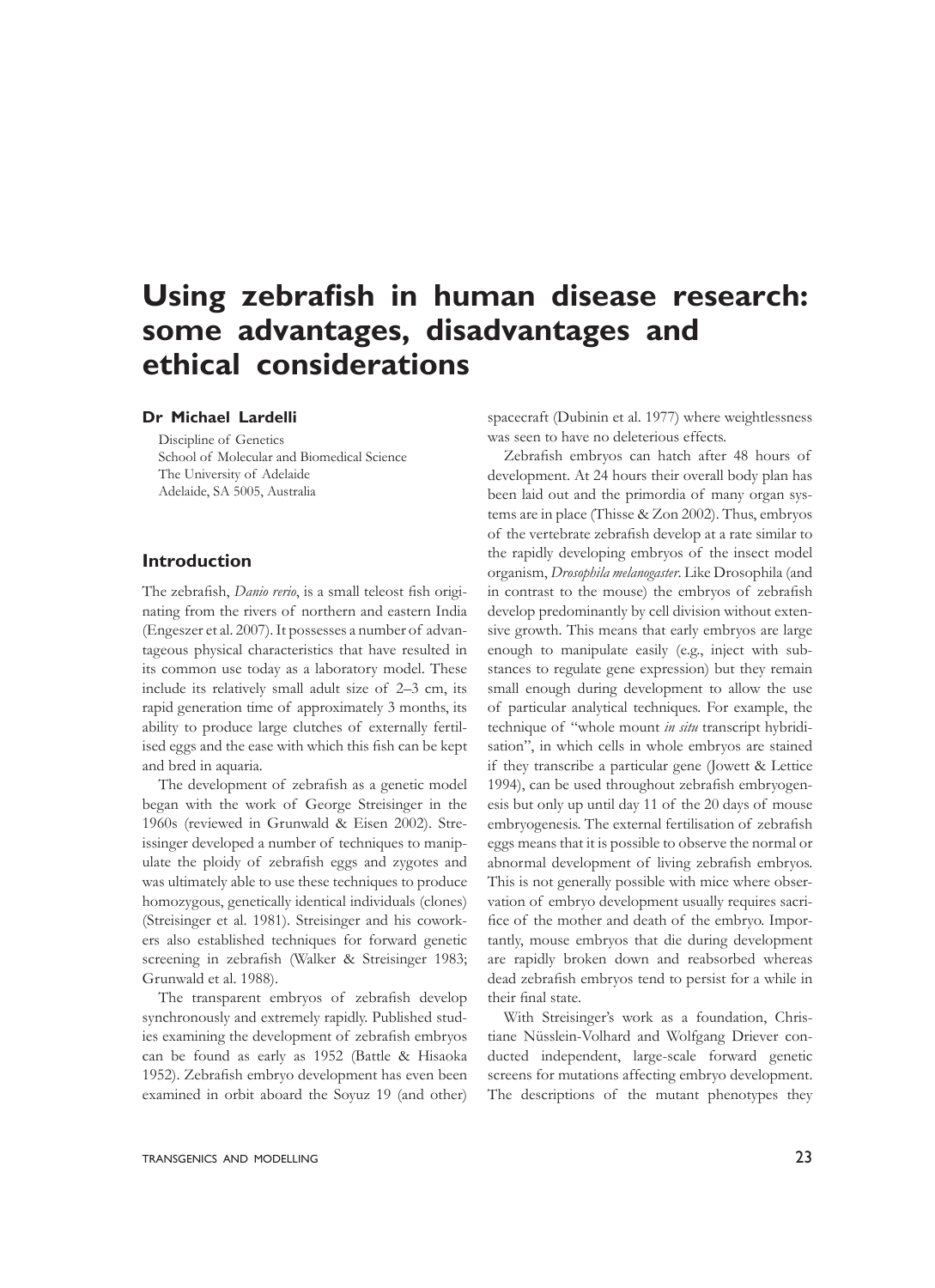discovered were published in a single issue of the journal *Development* in 1986 (volume 123). While mutations affecting the development of vertebrates had previously been identified (e.g., in mice early in the 20th Century in inbred strains and in radiation mutagenesis screens in the 1950s, Lyon 2002) no largescale screens had previously been attempted. The results of the large scale zebrafish mutation screens led to the establishment of a number of models of human genetic disease (reviewed by Lieschke & Currie 2007).

# **Advantages of work with zebrafish**

The current and growing popularity of using zebrafish for research into human disease can be attributed to its favourable physical characteristics, ready experimental manipulation and the extensive knowledge base on this organism that now exists. The low relative cost of maintaining a zebrafish facility compared to mice is also important.

#### **Zebrafish genetics**

Zebrafish are vertebrates and so share a closer structural and physiological relationship to humans than invertebrate models. The zebrafish and human lineages diverged approximately 450 million years ago (Kumar & Hedges 1998) and their genomes are of similar size. Orthologues of most human genes can be found in zebrafish and these commonly show similar patterns of expression. Orthologous proteins are commonly approximately 70% identical in terms of their amino acid residue sequence. Interestingly, a widespread gene duplication event appears to have occurred in the zebrafish lineage such that duplicate orthologues of some zebrafish genes exist (reviewed by Postlethwait 2007). Frequently, the functions of a single human gene are found to be divided between the two zebrafish orthologues (i.e. "subfunctionalisation" has occurred, Lynch & Force 2000). This can be advantageous when loss of function of only one of the two zebrafish genes produces a simpler phenotype that is more amenable to analysis than the human disease phenotype. If needed, it is also possible to abolish simultaneously the function of both zebrafish genes, at least during embryo development, by injection of antisense morpholino oligonucleotides (see below).

 The ability to perform large-scale random mutagenesis screens in zebrafish allows objective investigation of control biological processes that are not hamstrung by a researcher's preconceptions of how a process might function. When zebrafish models of human genetic diseases are available the ability to screen for modifier mutations (that suppress or enhance the disease phenotype) using zebrafish allows dissection of the biological processes underlying the disease.

#### **Manipulation of gene activity**

The technology for manipulation of zebrafish gene activity is less sophisticated than that available for the mouse but, nevertheless, quite extensive. While targeted mutagenesis ("knock-out") or gene replacement ("knock-in") by homologous recombination is not practical, very high rates of random mutagenesis can be achieved using chemical mutagens such as N-ethyl-N-nitrosourea (ENU) (Grunwald & Streisinger 1992). It is possible to screen for mutations in any particular gene when these are in a heterozygous state in the progeny of fish exposed to ENU. Isolated mutations can then be bred to homozygosity. This process, known as TILLING (Targeted Induced Local Lesions in Genomes) is now in common use in zebrafish (Wienholds et al. 2003). Recently, a method of inducing small deletions in targetted genes has been developed that relies on creation of proteins that can bind specifically to the desired gene and then cause cleavage of the DNA (Doyon et al. 2008; Meng et al. 2008).

#### **Transgenics**

Considerable work has been done to develop transgenic technologies for the zebrafish (reviewed by Amsterdam & Becker 2005). In particular, the transposons Sleeping Beauty (reconstructed from genomic "fossil" evidence, Davidson et al. 2003) and Tol2 from the fish *Oryzias latipes* (common name medaka, Kawakami 2007) can be used both as vectors for transgenesis as well as for insertional mutagenesis. Transgenesis is also possible either through injection into fertilised oocytes of naked DNA fragments or DNA coinjected with I-*Sce*I endonuclease (Grabher et al. 2004). Conditional expression of genes is possible either through use of heat shock promoters (Shoji & Sato-Maeda 2008) or the Gal4/UAS system (Asakawa & Kawakami 2008). In general, reliable expression of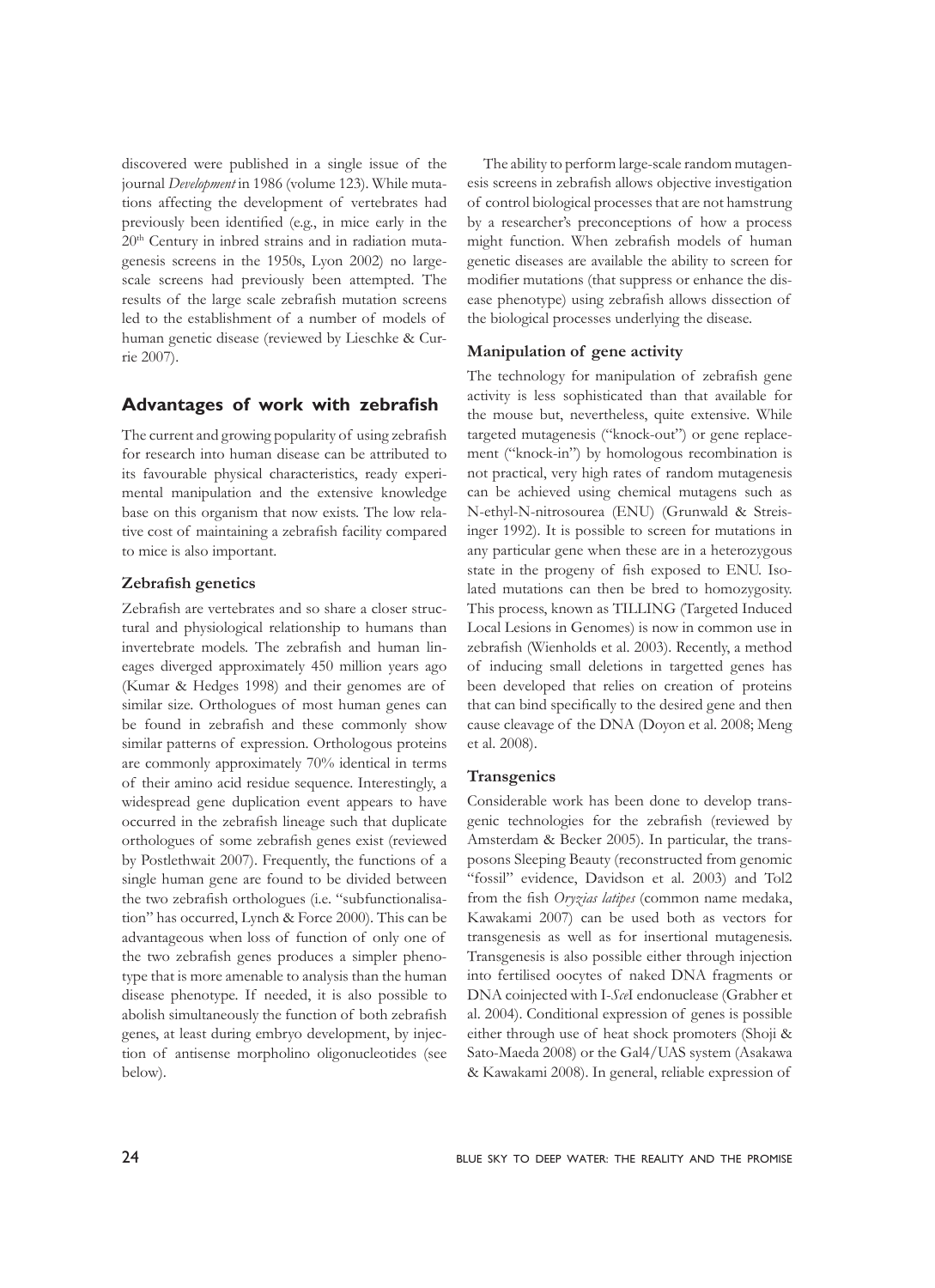transgenes is obtained in zebrafish only when fish, not mammalian, promoters are used.

 Both transient and stable transgenesis of zebrafish can be used to create models of human disease states. In particular, this has allowed construction of zebrafish cancer models (e.g., Onnebo et al. 2005; Chen et al. 2007). Human cancer cells have been successfully grafted into zebrafish embryos where their ability to reorganise surrounding tissues and their sensitivity to anti-cancer treatments can be assessed (Geiger et al. 2008; Stoletov & Klemke 2008). The recent generation of mutant zebrafish that are completely transparent (i.e. do not develop pigment cells) will assist analysis of tumour formation and treatment (White et al. 2008).

#### **Ease of drug treatment**

Much of the enthusiasm for modelling of human disease in zebrafish is due to the ease of exposure of embryos and fish to drugs to produce or alleviate particular phenotypes and the ability to do this on a large scale (also known as "chemical genetics"; for a review see Berger & Currie 2007). Zebrafish embryos develop externally to the mother and can be exposed to drugs by placing these in the embryo support medium. Unlike in placental mammals, the drugs are not subject to metabolism by the mother before reaching the developing embryo. Also, since zebrafish embryos are available in large numbers, it is possible to array them in microtitre dishes for exposure to different drugs, doses and drug combinations. A converse approach can also be used to understand the biology of drug response – genetic screens can be conducted to find mutants that are resistant or particularly sensitive to the effects of a particular drug (Baraban et al. 2007).

 An interesting disease model, that combines transgenic manipulation with the ease of exposure of zebrafish embryos to drugs, is an attempt to model the effects on the pancreas of the loss of β cells that occurs in type I diabetes. Expression of the *nfsB* gene (encoding a nitroreductase) from *Escherichia coli* was driven in the beta-islet cells of the developing zebrafish pancreas using the promoter of the zebrafish insulin gene. Exposure of transgenic embryos to the pro-toxin metronidazole then caused formation of a cytotoxin in the beta-islet cells and the ablation of, specifically, these cells in the embryo. The *nfsB* gene

was fused to the fluorescent protein coding gene *mCherry* to create a fusion protein that marked β cells before ablation without affecting nitroreductase activity (Pisharath et al. 2007).

#### **Morpholino antisense oligonucleotides**

Morpholino oligonucleotides are polymers of nucleic acid bases attached to morpholine rings (rather than deoxyribose rings) linked through phosphorodiamidate groups (Summerton & Weller 1997). They are highly resistant to degradation by cellular nucleases. Antisense morpholino oligonucleotides can be designed that can bind to complementary sequences in gene transcripts before splicing (to inhibit splicing) or in mRNA (to inhibit translation). When injected into newly fertilised zebrafish eggs they can effectively and specifically suppress mRNA translation for at least two days of development (i.e. until hatching). Therefore they are very useful for analysing the function of identified genes in embryo development.

 Many genes involved in human disease have important functions during embryo development. Using morpholinos the effects of loss-of-function of these genes can be analysed in embryos and this can illuminate their normal functions. An example (mostly unpublished) from our own work is analysis of the function of the gene *PSEN2* that is a locus for mutations causing inherited early onset Alzheimer's disease in humans. A knockout of this gene in mice causes no obvious phenotype (Steiner et al. 1999). However, inhibition of translation of transcripts from the orthologous gene in zebrafish, *psen2*, causes phenotypes reminiscent of loss of Notch receptor signalling similar to those caused by loss of the related gene *psen1* (Nornes et al. 2008), namely reduced pigmentation and expansion of brain ventricles. Interestingly, we have also found that loss of *psen2* activity changes the number of a particular cell type in the developing embryonic spinal cord, the dorsal longitudinal ascending interneuron. The number of these neurons appears insensitive to changes in *psen1* activity. This gives us a unique bioassay for, specifically, *psen2* activity and this bioassay has been useful for demonstrating the dominant-negative effects of particular aberrant forms of Psen1 protein (Nornes et al. 2008).

 There are distinct advantages of the ability to reduce gene expression through morpholino oligonucleotide injection. First, the cost relative to production of a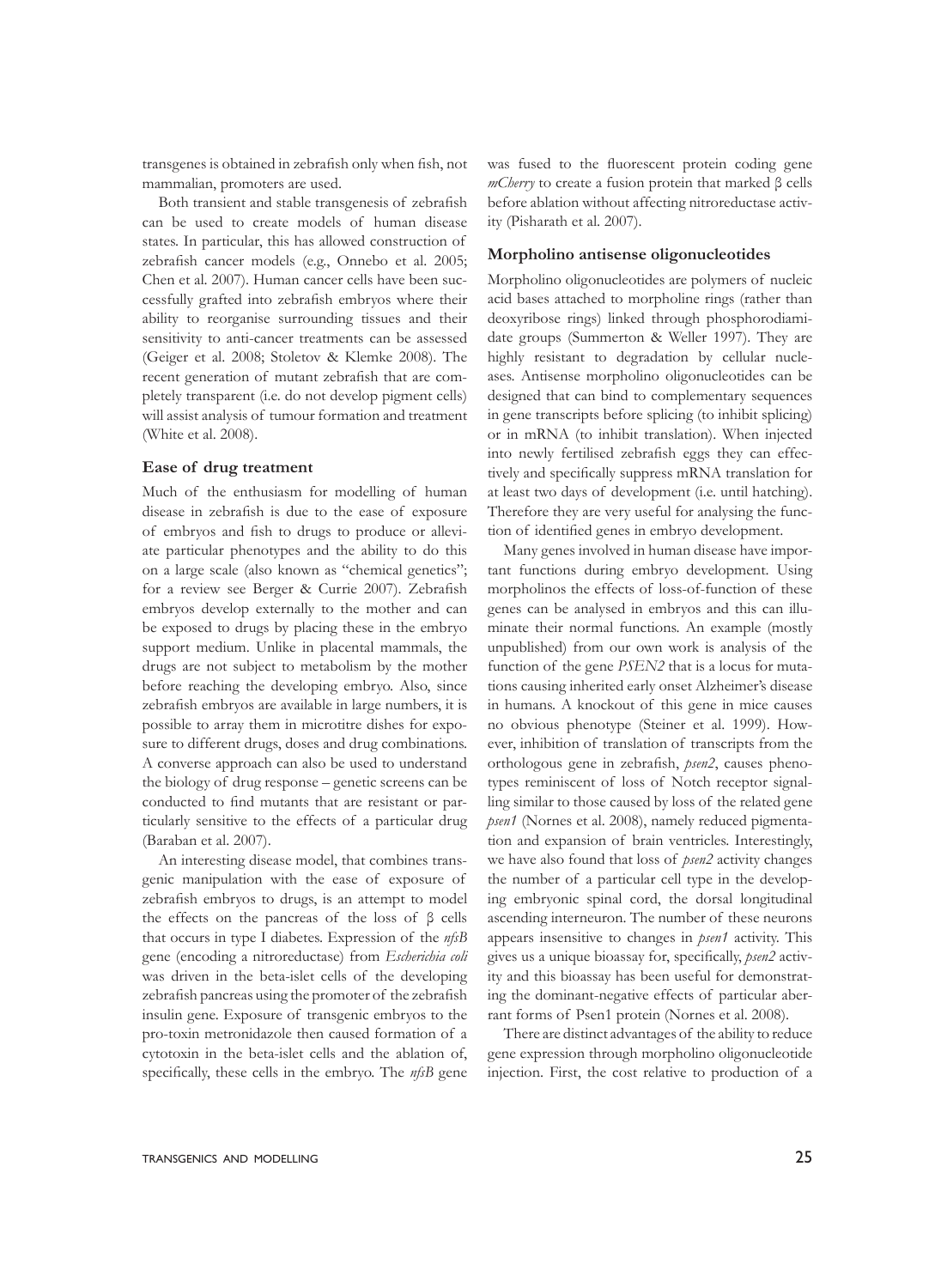gene "knockout" in mice is very low. Second, it is easy to analyse the effects of loss of activity from a combination of genes by simultaneously injecting multiple morpholinos. Third, by injecting different amounts of morpholino, it is easy to assess the phenotypic effects of partial loss of gene activity. For these reasons, researchers sometimes examine whether the effects of loss of a particular gene function in zebrafish are as expected/interesting before proceeding with the time and expense of knocking out the gene's function in mice.

### **Fertilised zebrafish eggs as test cells in molecular biological analysis**

Zebrafish embryos are outstanding in their utility for analysis of the genetic control of development. However, their macroscopic size (~0.5 mm diameter), and ease of injection also make them an exceptional system for manipulation and analysis of cellular molecular biology. Most analysis of this type is conducted using cultured cells, often transfected with various transgenes to alter gene activity. However, these cells often have highly abnormal patterns of gene expression due to their highly unusual environment and/or genetic changes that may be necessary to allow their continuous growth in culture (e.g., see Izadpanah et al. 2008). Introduction of a transgene often involves the addition of very large numbers of gene copies into the cell. All these factors can give experimental results that do not reflect the normal cellular action of genes and proteins. A fertilised zebrafish egg is a single cell that can be injected with varying concentrations and combinations of morpholino oligonucleotides and/or mRNAs to suppress or alter endogenous gene activity or drive ectopic gene expression. The subtlety of the manipulations and the physiological relevance of examining endogenous levels of gene expression mean that information on gene function obtained from manipulation of zebrafish embryo may more closely represent reality. Also, after morpholino or mRNA injection, the subsequent development of the embryo can provide a phenotypical readout of gene activity.

 An example of the utility of using fertilised zebrafish eggs to analyse gene activity is our discovery that subtle changes in transcript splicing in both *psen1* and *psen2* can have potent dominant negative effects—something not previously observed for these genes despite many years of intensive research using, primarily, cultured cells (Nornes et al. 2008). The fact that dominant negative effects can produce similar, but more extreme, phenotypes than simple blockage of Psen1 translation led us to suspect that dominant negative forms of Psen1 protein were also suppressing Psen2 protein function. We found support for this hypothesis using our assay for Psen2 activity (see above). This discovery was only possible due to the ability to subtly manipulate the splicing of endogenous *psen* gene transcripts and the subsequent developmental readout from zebrafish embryos. These observations would have been very difficult to make in cultured cells. Also, the dominant lethal nature of these changes in *psen* gene activity would preclude their discovery in mutation screens and would require complex inducible forms of transgene expression for observation in mice.

# **Disadvantages of the zebrafish model**

The advantages of zebrafish are many and increasing as the technology for manipulation of this model develops. However, for some biological research questions, there are particular characteristics of these embryos and fish that may be problematic. The most obvious shortcoming of zebrafish, particularly for questions of human relevance (e.g., disease modelling) is that it is not a mammal. Instead, it is poikilothermic and developing embryos lack a placenta. This means that some drugs may be metabolised in a different manner or, at least, at a different rate compared to mammals and this can alter their function. Zebrafish embryos exposed to drugs in their growth medium absorb these directly without modification by the mother's or placenta's metabolism. One example of this is the utility of the anaesthetic tricaine methansulfonate for work with zebrafish compared to its lack of effectiveness in mammals where it is broken down too rapidly by their homeothermic metabolism (Wayson et al. 1976).

 Gender in zebrafish also differs from mammals in that it does not appear to be genetically determined. This is not to say that zebrafish development cannot be altered by hormones, e.g., oestrogens, also active in mammalian sex determination. Indeed, zebrafish may be useful in environmental toxicological studies examining the effects of environmental levels of steroid hormone analogues on embryo development (Holbech et al. 2006).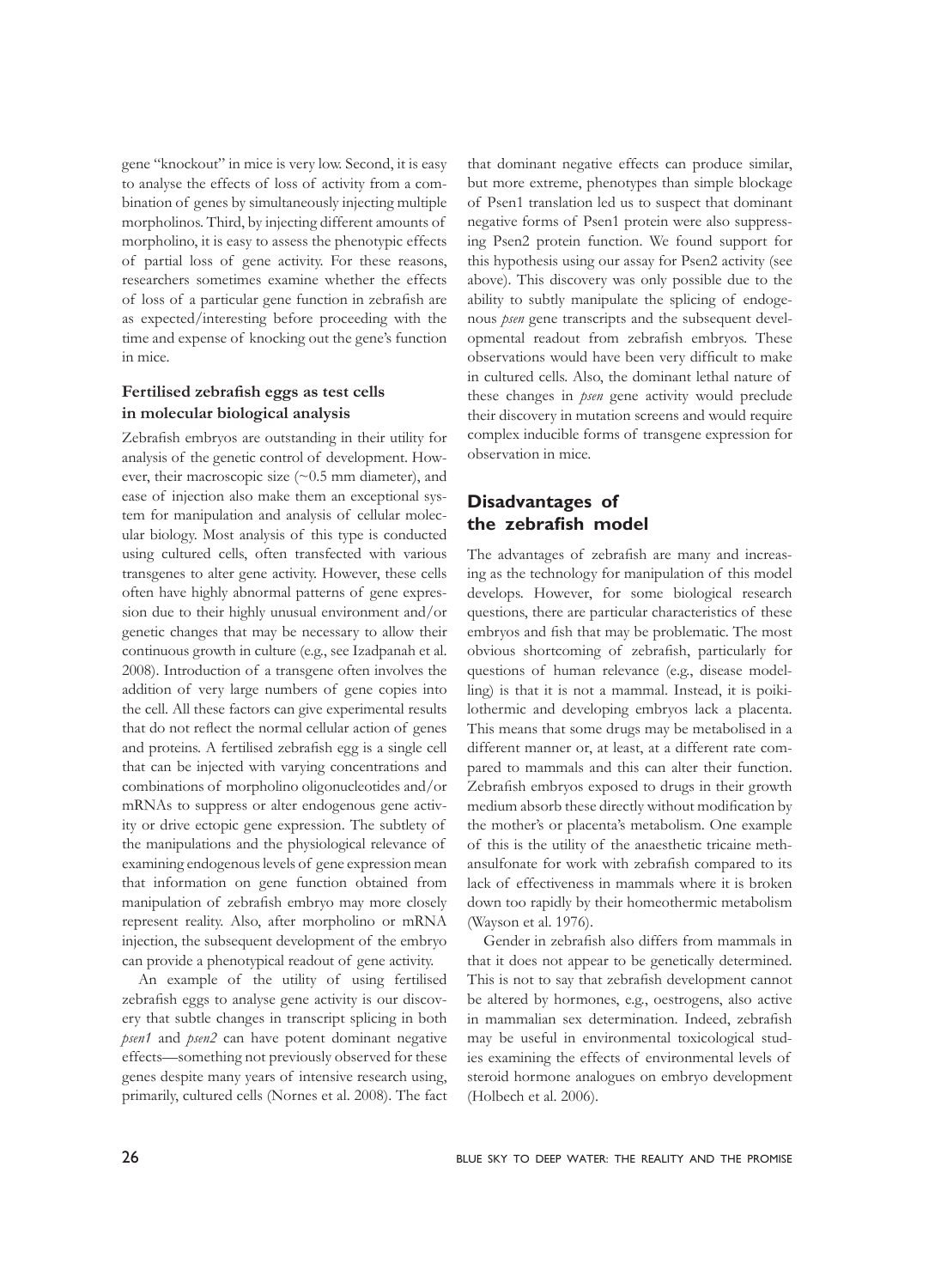# **Ethical considerations**

Finally, we should consider the ethical aspects of work with zebrafish. As our appreciation of the complex behaviours and modes of consciousness of animals grows, so does our apprehension that our experimentation may inflict suffering. It is vital to consider the possible experience/consciousness of pain of animal models and to ensure that the value of the possible outcomes of the experimentation justifies the possible harm.

 There is some debate over whether fish can in fact experience pain. Experiments conducted by Sneddon, Braithwaite and Gentle at the Roslin Institute indicated that fish possess neurons that respond appropriately to stimuli commonly know to cause pain. They also behave in unusual manners when subjected to what should be painful stimuli (Sneddon et al. 2003).

 Sneddon's conclusions have been strongly criticised by Rose (Rose 2007) who distinguishes between pain and nociception as conscious and unconscious phenomena respectively. Rose asserts that fish lack the neural anatomy to experience pain and that quite complex responses to painful stimuli are possible in an unconscious state and he points to some inconsistencies in Sneddon et al.'s interpretation of their observations.

 While the ability to respond to harmful stimuli is present in all animals, it is questionable whether many animals experience consciousness of suffering. Using the human brain as a standard for self-consciousness, we may obtain a very crude appreciation of the differing capacities for consciousness among animals by comparing brain size. The brain of an adult zebra fish probably has a mass of less than 0.1 g (Packard 1972) while a human brain typically has a mass 13,000-fold greater. The majority of work with zebrafish involves manipulation of embryos and,while there is no reliable published estimate of neuron number in a zebrafish embryo, one source (http://www.exploratorium. edu/imaging\_station/research/neurons/story\_neurons.pdf) apparently indicates a neuron number of 10,000 at hatching. This is nearly one hundredth of that found in a honey bee (950,000 neurons, Menzel & Giurfa 2001). In developing zebrafish embryos, the first neurons form after 7.5 hours post fertilisation (Mendelson 1986) and one would expect the neuronal interconnections within a zebrafish embryo's brain to be less complex than in an adult.

# **References**

- Amsterdam, A.; Becker, T. S. 2005: Transgenes as screening tools to probe and manipulate the zebrafish genome. *Developmental Dynamics* 234: 255–268.
- Asakawa, K.; Kawakami, K. 2008: Targeted gene expression by the Gal4-UAS system in zebrafish. *Development Growth and Differentiation* 50: 391–399.
- Baraban, S. C.; Dinday, M. T.; Castro, P. A.; Chege, S.; Guyenet, S.; Taylor, M. R. 2007: A large-scale mutagenesis screen to identify seizure-resistant zebrafish. *Epilepsia* 48: 1151–1157.
- Battle, H. I.; Hisaoka, K. K. 1952: Effects of ethyl carbamate (urethan) on the early development of the teleost Brachydanio rerio. *Cancer Research 12*: 334–340.
- Berger, J.; Currie, P 2007: The role of zebrafish in chemical genetics. *Current Medicinal Chemistry 14*: 2413–2420.
- Chen, J.; Jette, C.; Kanki, J. P.; Aster, J. C.; Look, A. T. Griffin, J. D. 2007: NOTCH1-induced T-cell leukemia in transgenic zebrafish. *Leukemia 21*: 462–471.
- Davidson, A. E.; Balciunas, D.; Mohn, D.; Shaffer, J.; Hermanson, S.; Sivasubbu, S.; et al. 2003: Efficient gene delivery and gene expression in zebrafish using the Sleeping Beauty transposon. *Developmental Biology 263*: 191–202.
- Doyon, Y.; McCammon, J. M.; Miller, J. C.; Faraji, F.; Ngo, C.; Katibah, G. E.; et al. 2008: Heritable targeted gene disruption in zebrafish using designed zincfinger nucleases. *Nature Biotechnology 26*: 702–708.
- Dubinin, N. P.; Vaulina, E. N.; Kordyum, V. A.; Sytnik, K. I.; Palmbakh, L. R.; Vinnikov, Y. A. et al. 1977: Biological investigations of higher and lower plants aboard Soyuz 19. *Life Sciences and Space Research 15*: 113–118.
- Engeszer, R. E.; Patterson, L. B.; Rao, A. A.; Parichy, D. M. 2007: Zebrafish in the wild: a review of natural history and new notes from the field. *Zebrafish 4*: 21–40.
- Geiger, G. A.; Fu, W.; Kao, G. D. 2008: Temozolomidemediated radiosensitization of human glioma cells in a zebrafish embryonic system. *Cancer Research 68*: 3396–3404.
- Grabher, C.; Joly, J. S. Wittbrodt, J. 2004: Highly efficient zebrafish transgenesis mediated by the meganuclease I-SceI. *Methods in Cell Biology* 77: 381–401.
- Grunwald, D. J.; Eisen, J. S. 2002: Headwaters of the zebrafish—emergence of a new model vertebrate. *Nature Reviews Genetics* 3: 717–724.
- Grunwald, D. J.; Kimmel, C. B.; Westerfield, M.; Walker, C.; Streisinger, G. 1988: A neural degeneration mutation that spares primary neurons in the zebrafish. *Developmental Biology 126*: 115–128.
- Grunwald, D. J.; Streisinger, G. 1992: Induction of recessive lethal and specific locus mutations in the zebrafish with ethyl nitrosourea. *Genetical Research 59*: 103–116.